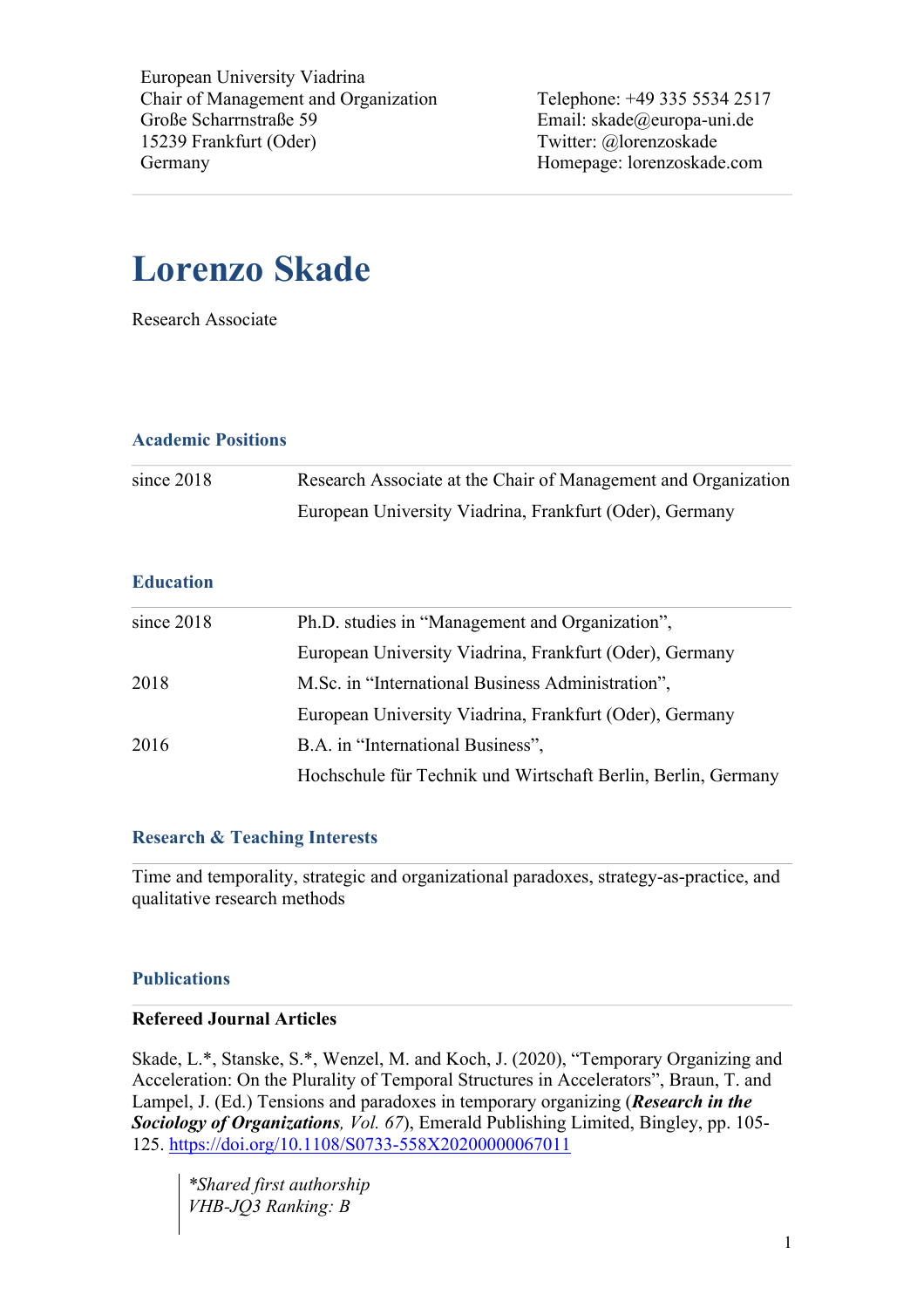## **Other Academic Writing**

Erskine, S.E. and Skade, L. "The story behind Buchter (2021): 'Escaping the Ellipsis of Diversity: Insider Activitists' Use of Implementation Resources to Influence Organization Policy'". *ASQ Blog.* https://asqblog.com/2021/12/14/podcast-buchter-2021-escaping-the-ellipsis-of-diversity-insider-activists-use-of-implementationresources-to-influence-organization-policy/

Skade, L. "Entrepreneurship and Emergent Technologies: From Predicting to Creating the Future". *CASTAC Blog.* https://blog.castac.org/2021/06/entrepreneurship-andemergent-technologies-from-predicting-to-creating-the-future/

## **Conference Presentations**

Hamdali, Y, Skade, L (2022) When the Time is Right: On Temporally Legitimizing Innovation through Windows of Opportunity. *38th European Group for Organization Studies (EGOS) Colloquium,* July, Vienna, Austria.

Skade, L, Koch, J. (2022). The Future is Present: Toward a Time-based Systems Perspective on Grand Challenges. *38th European Group for Organization Studies (EGOS) Colloquium,* July, Vienna, Austria.

Lehrer, E, Skade, L, Hamdali, Y, Koch, J. (2022). Communication of Crisis or Crisis of Communication? The Communicative Co-construction of the Covid-19 Pandemic. *Jubiläumstagung des Verbands der Hochschullehrer für Betriebswirtschaft (VHB),*  March, Virtual.

Skade, L. (2021). The Future Looks Bright: Toward a Dialectical Understanding of the Future. *The Practice Theory Gathering 2021,* November, Virtual.

Skade, L, Koch, J, Knight, E. (2021). "Senator, We Run Ads!": On the Persistence of Facebook's Strategic Paradoxical Tensions. *Annual Meeting of Organizational Research 2021 (AMOR),* September, Kassel.

Skade, L, Lehrer, E, Hamdali, Y, Koch, J. (2021). The Temporal Unfolding of Crises: Synchronizing Rhythms and the Constitution of Urgency. *45. Workshop der WK ORG,*  September, Virtual.

Lehrer, E, Skade, L, Hamdali, Y, Koch, J. (2021). Communication of Crisis or Crisis of Communication? The Communicative Co-construction of the Covid-19 Pandemic. *Strategic Management Society 41st Annual Conference,* September, Virtual.

*Winner of the Strategy Practice Best PhD Paper Nominated for Best Conference Paper Prize Nominated for Strategy Practice Best Paper Nominated for Strategy Practice Best Impact Paper*

Skade, L, Koch, J, Knight, E. (2021). "Senator, We Run Ads!": On the Persistence of Facebook's Strategic Paradoxical Tensions. *Strategic Management Society 41st Annual Conference,* September, Virtual.

*Nominated for Best Conference Paper Prize Nominated for Strategy Practice Best Paper*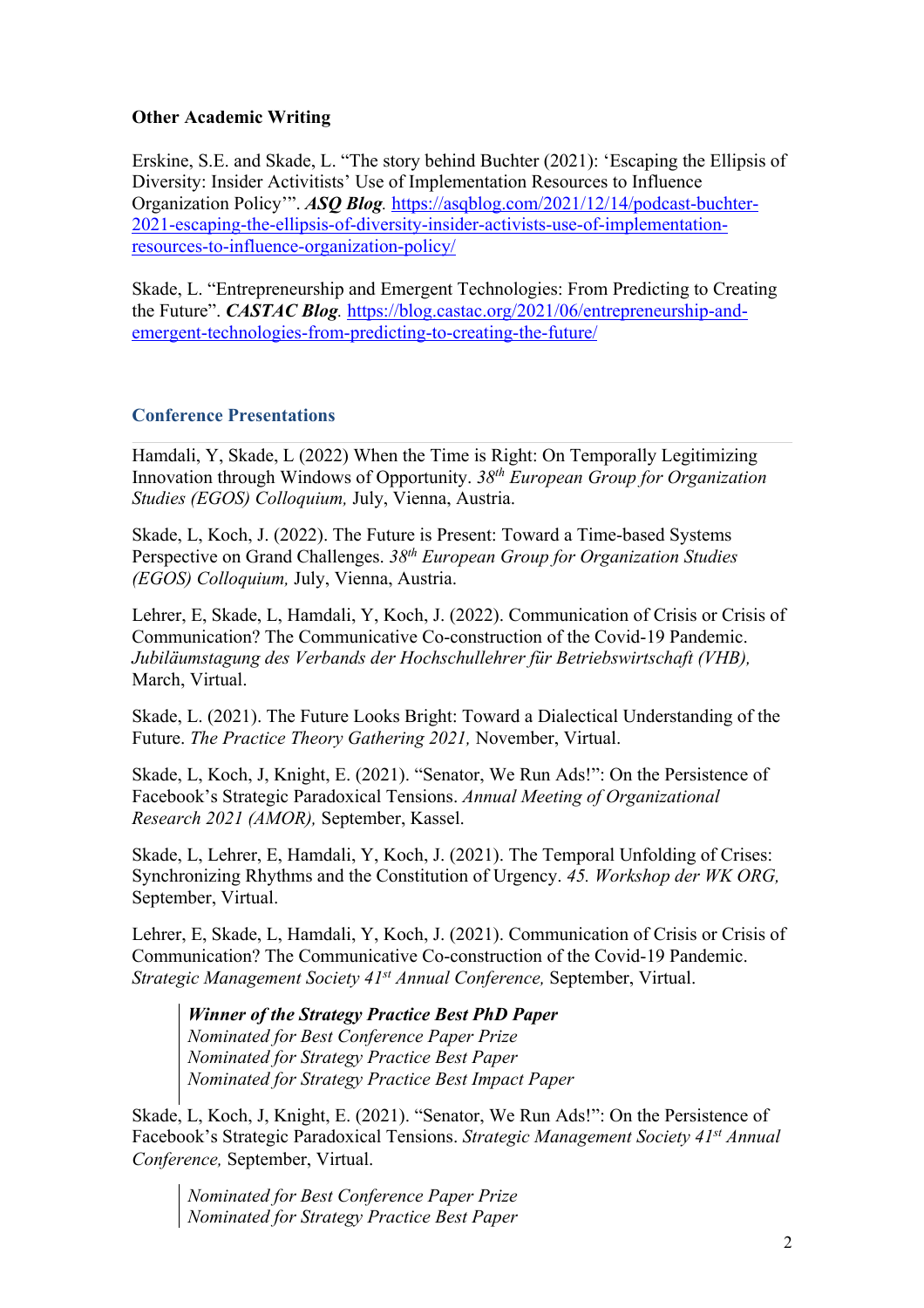## *Nominated for Strategy Practice Best Impact Paper*

Skade, L, Stanske, S, Wenzel, M, Koch, J. (2021). "Let's take it offline": The Power Dynamics of Enacting Enterprise Social Media. *12th SKM Symposium,* September, Wien.

Skade, L, Stanske, S, Wenzel, M, Koch, J. (2021). A Processual Perspective on the Powerful Unfolding of Enterprise Social Media. *12th International Symposium on Process Organization Studies (PROS),* September, Virtual.

Lehrer, E, Skade, L, Hamdali, Y, Koch, J. (2021). The Processual Co-Construction of Crisis: A Communicative Perspective. *12th International Symposium on Process Organization Studies (PROS),* September, Virtual.

Skade, L, Wenzel, M, Koch, J. (2021). "Do as We Say and You Will Be Successful": Accelerators as Organizations of Entrepreneurial Dressage. *81st Annual Meeting of the Academy of Management,* August, Virtual.

Skade, L, Lehrer, E, Hamdali, Y, Koch, J. (2021). The Temporal Unfolding of Crises: (A)synchronizing Rhythms and the Constitution of Urgency. *36th European Group for Organization Studies (EGOS) Colloquium,* July, Virtual.

Skade, L. (2021). The Future Looks Bright: Toward a Dialectical Understanding of the Future. *36th European Group for Organization Studies (EGOS) Colloquium,* July, Virtual.

Skade, L, Lehrer, E, Hamdali, Y, Koch, J. (2021). The Temporal Unfolding of Crises: Synchronizing Rhythms and the Constitution of Urgency. *VHB WK ORG Paper Development Workshop,* April, Virtual.

Skade, L. (2021). The Future Looks Bright: Toward a Dialectical Understanding of the Future. *2nd Organization Theory (OT) Winter Workshop,* February, Virtual.

Skade, L, Koch, J. (2020). "Senator, We Run Ads": Facebook's Management of Strategic Paradoxes. *Stanford GSB Rising Scholars Conference,* October, Virtual.

Skade, L. (2020). Accelerating into an Unknown Future: A Practice-Based Investigation of Startup Accelerators. *Annual Meeting of Organizational Research 2020 (AMOR),*  September, Virtual.

Skade, L, Wenzel, M, Koch, J. (2020). "Do as we say and you will be successful": Accelerators as Organizations of Entrepreneurial Dressage. *Digital Entrepreneurship as Practice Paper Development Workshop,* September, Virtual.

Skade, L, Stanske, S, Wenzel, M, Koch, J. (2020). The Interplay of Enterprise Social Media and Power Dynamics: A Processual Perspective. *80th Annual Meeting of the Academy of Management,* August, Virtual.

Stanske, S, Koch, J, Skade, L, Wenzel, M. (2020). Living in a Museum: Forgetting an Organizational Identity to Open up a New Present and Future. *36th European Group for Organization Studies (EGOS) Colloquium,* July, Virtual.

Skade, L, Stanske, S, Wenzel, M, Koch, J. (2020). A Processual Perspective on the Powerful Unfolding of Enterprise Social Media. *12th International Symposium on Process Organization Studies (PROS),* June, Rhodes, Greece.*\**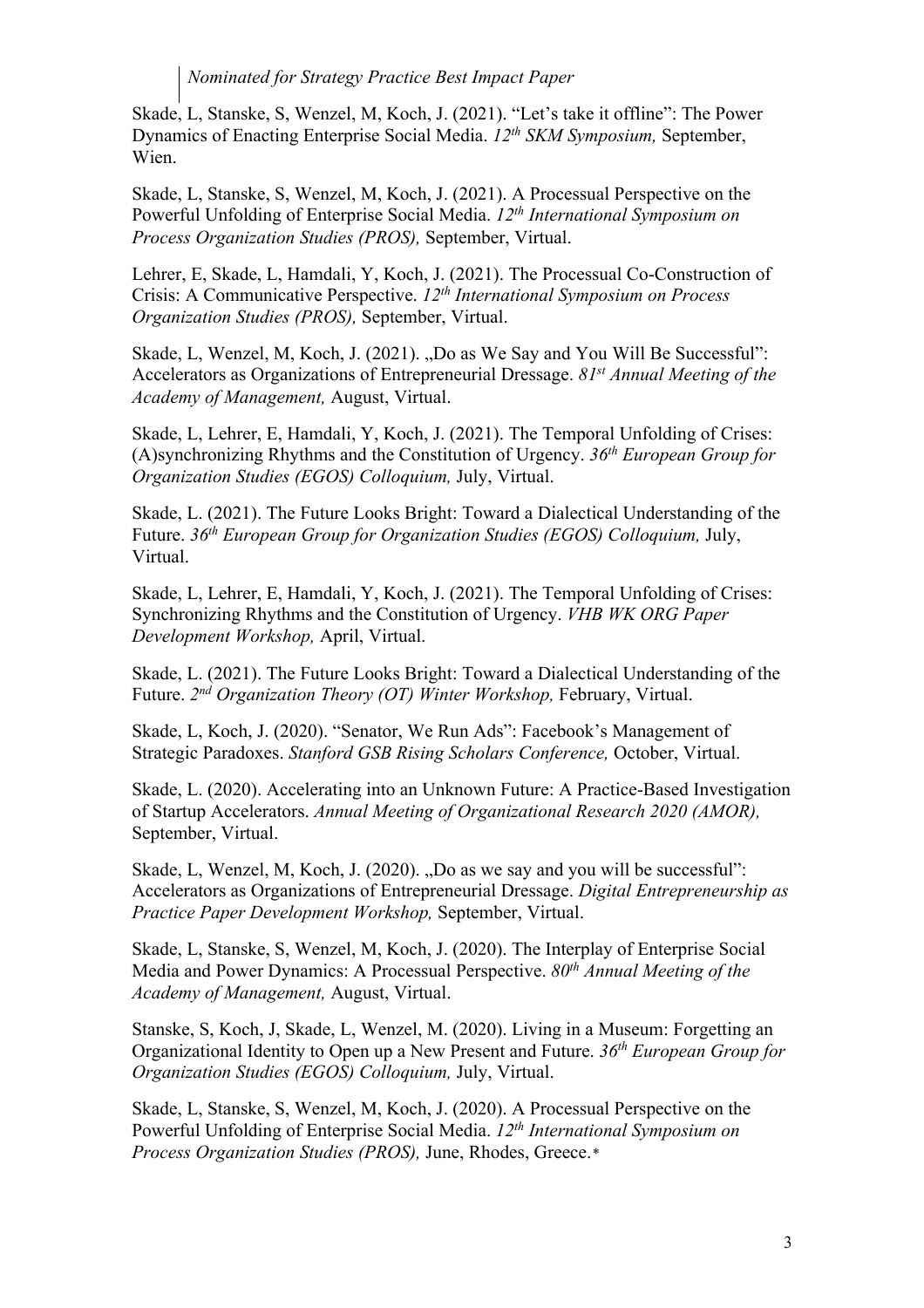Skade, L. (2020). Falling Forward into the Arms of Uncertainty: Towards a Processual Framework of the Unfolding of Futures. *12th International Symposium on Process Organization Studies (PROS),* June, Rhodes, Greece.*\**

Skade, L, Wenzel, M, Koch, J. (2020). "Do as we say and you will be successful": The Process of Entrepreneuring as Dressage. *5th Annual Entrepreneurship as Practice Conference and PhD Symposium 2020,* March, Amsterdam, Netherlands.*\**

Skade, L, Koch, J. (2020). "Senator, We Run Ads" – Facebook's Staging of Strategic Legitimacy. *SMS Special Conference,* March, Berkeley, CA, USA. *\**

*Nominated for SMS Berkeley Best Paper Prize*

\*Canceled due to Covid-19

Skade, L, Koch, J. (2019). Legitimating Tension-filled Business Models – the case of Facebook. *Annual Meeting of Organizational Research 2019 (AMOR),* October, Hamburg, Germany.

Skade, L, Koch, J. (2019). New Organizational Forms as Bundles of Resonating Practices. *2019 Dynamic Capabilities and Relationships (DCR) Conference*, September, Heilbronn, Germany.

Skade, L, Stanske, S, Wenzel, M, Koch, J. (2019). Temporary Organizing and Organizing Temporality: On the Multilayered Architecture of Accelerators. *35th European Group for Organization Studies (EGOS) Colloquium,* July, Edinburgh, U.K.

Skade, L, Stanske, S, Wenzel, M, Koch, J. (2019). Organizing Temporality: A Practice Perspective on the Multilayered Architecture of Accelerators. *11th International Symposium on Process Organization Studies (PROS),* June, Crete, Greece.

| Organizer        | Professional Development Workshop "Does It Make a<br>Difference? Practices, Directions, and Challenges of Impactful<br>Scholarship", Panelists: Jennifer Howard-Grenville, David Seidl,<br>Angelique Slade Shantz, Eero Vaara, organized together with<br>Yanis Hamdali, 81 <sup>st</sup> Annual Meeting of the Academy of<br>Management (Virtual), 2021 |
|------------------|----------------------------------------------------------------------------------------------------------------------------------------------------------------------------------------------------------------------------------------------------------------------------------------------------------------------------------------------------------|
| Co-Organizer     | Professional Development Workshop "Broadening Our Vision:<br>Video Ethnography in Organizational Studies", Panelists: Mary<br>Waller, Curtis LeBaron, Philip Gylfe, Sotirios Paroutis, Michael<br>Jarrett, Marlys Christianson, Feng Liu, 81 <sup>st</sup> Annual Meeting of the<br>Academy of Management (Virtual), 2021                                |
| <b>Presenter</b> | Professional Development Workshop "For a Limited Time Only:<br>A Practice-Based View of Strategizing in Temporary<br>Organizatons", alongside Aneesh Banerjee, Suleika Bort, Stewart<br>Clegg, Jonas Süderlund and Iben Stjerne, organized by Joseph<br>Lampel, $80th$ Annual Meeting of the Academy of Management<br>(Virtual), 2020                    |

## **Other Conference Activities**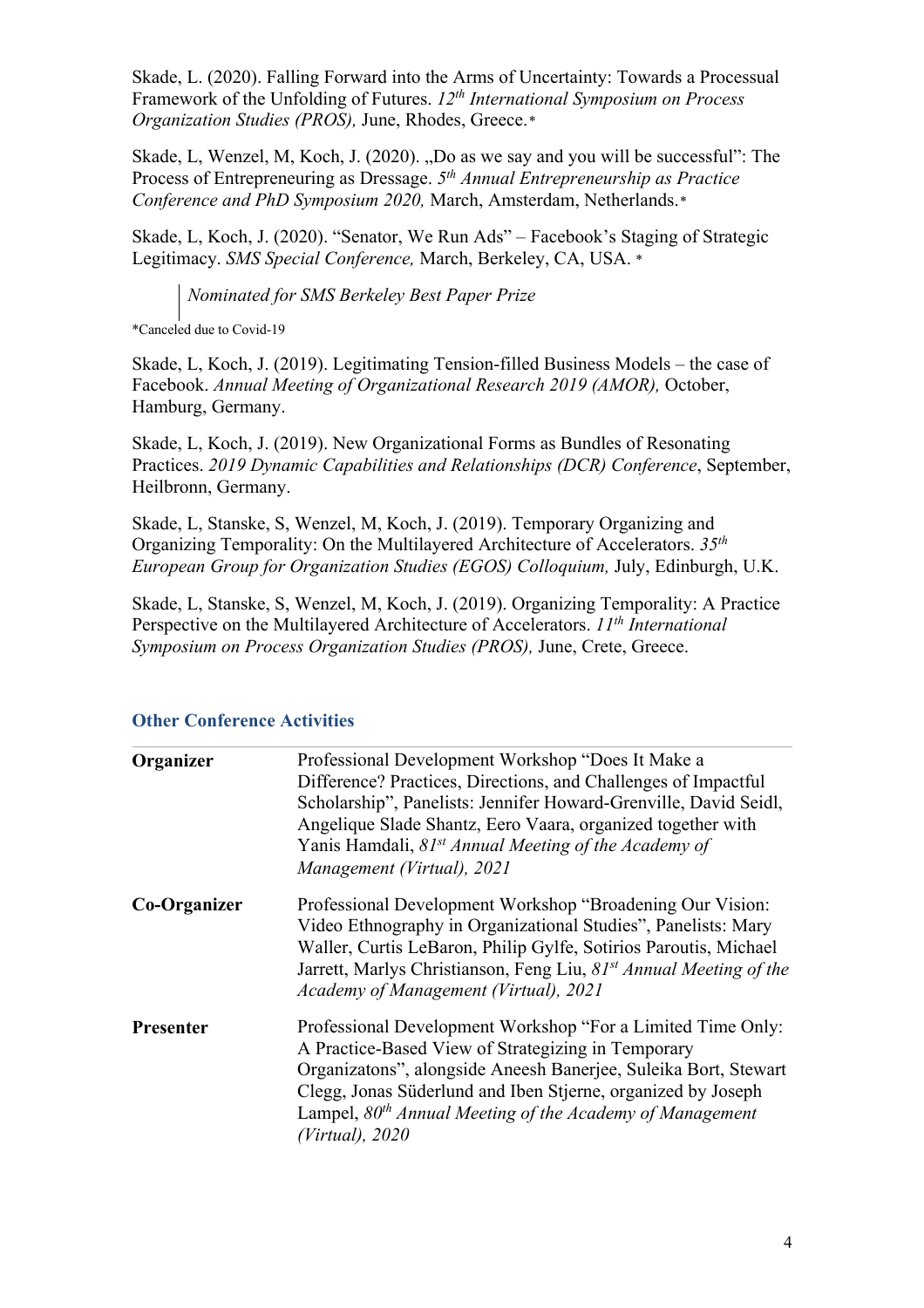2021 Communication of Crisis or Crisis of Communication? An explorative analysis of the communication of the Robert-Koch Institute during the COVID-19 pandemic. *Royal Agricultural University,* U.K. (with Elisa Lehrer, Yanis Hamdali, & Jochen Koch)

## **Grants & Awards**

| 2021      | Best Reviewer Award of the Strategy Practice Interest Group,<br>Strategic Management Society Annual Conference                                                      |
|-----------|---------------------------------------------------------------------------------------------------------------------------------------------------------------------|
| 2021      | Above and Beyond the Call of Duty (ABCD) Reviewer Award<br>of the Organization and Management Theory Division (OMT),<br>Annual Meeting of the Academy of Management |
| 2021      | Viadrina Center for Graduate Studies, conference grant (500 $\epsilon$ )                                                                                            |
| 2021      | German Academic Exchange Service (DAAD), online<br>conference grant $(300 \text{ } \in)$                                                                            |
| 2020      | Best Reviewer Award of the Strategy-as-Practice (SAP) Interest<br>Group, Annual Meeting of the Academy of Management                                                |
| 2020      | Viadrina Center for Graduate Studies, conference grant (500 $\epsilon$ )*                                                                                           |
| 2019      | Viadrina Center for Graduate Studies, conference grant (500 $\epsilon$ )                                                                                            |
| 2013-2018 | German Ministry of Education, study scholarship (approx.<br>50.000€)                                                                                                |

## **Consortia Participation**

| 2020 | Strategic Management Society (SMS) Berkeley 2020 Doctoral<br>Workshop "Reshaping Firms in Digital Ecosystems: Designing<br>the Future", Virtual |
|------|-------------------------------------------------------------------------------------------------------------------------------------------------|
| 2020 | Strategizing Activities and Practice (SAP) Doctoral & Early<br>Career Program, Virtual                                                          |
| 2020 | European Group of Organizational Studies (EGOS) Pre-<br>Colloquium PhD Workshop, Virtual                                                        |
| 2020 | Academy of Management Journal – Virtual Paper Development<br>Workshop                                                                           |
| 2020 | Strategic Management Society (SMS) Berkeley 2020 Doctoral<br>Workshop, Berkeley, CA, USA*                                                       |
| 2019 | Organization Science, Special Issue on Emerging Technologies<br>and Organizing – Paper Development Workshop, Santa Barbara,<br>CA, USA          |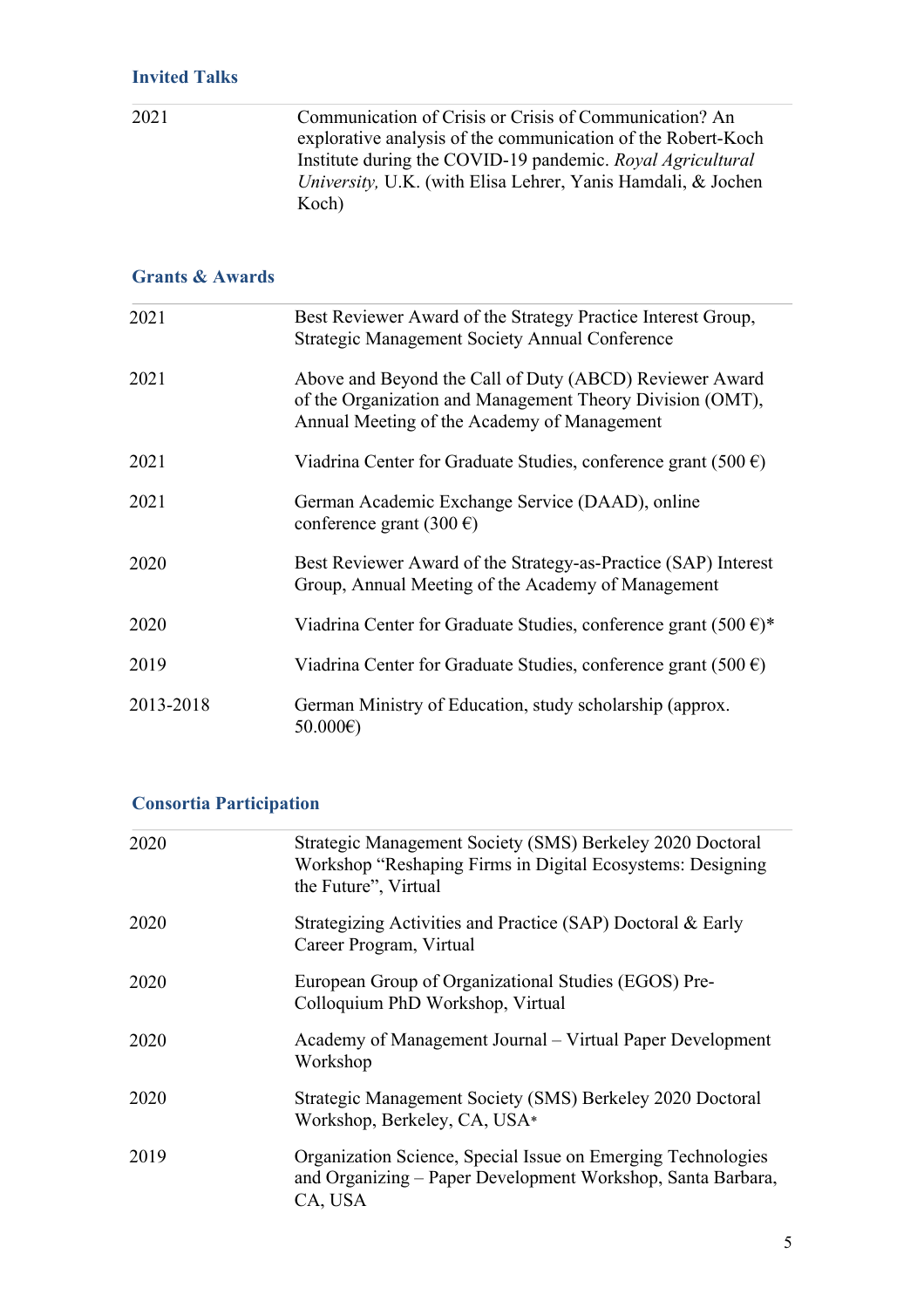| 2019 | Summer School on Practice-Based Studies – An Advanced |
|------|-------------------------------------------------------|
|      | Introduction, University of Warwick, Coventry, UK     |

## 2019 Strategizing Activities and Practice (SAP) Doctoral & Early Career Program, Boston, MA, USA

\*Canceled due to Covid-19

## **Teaching**

| <b>Master</b>                                                                                   |                                                            |                                                                                        |
|-------------------------------------------------------------------------------------------------|------------------------------------------------------------|----------------------------------------------------------------------------------------|
| Leadership and Change<br>Management                                                             | HTW, University of Applied<br>Sciences Berlin, Germany     | Winter 2020, Winter<br>2021                                                            |
| Entrepreneurship:<br>Tilling the Field                                                          | European University Viadrina,<br>Frankfurt (Oder), Germany | Summer 2021, Winter<br>2020                                                            |
| New Perspectives in<br><b>Management Theory</b>                                                 | European University Viadrina,<br>Frankfurt (Oder), Germany | Winter 2018, Summer<br>2019, Winter 2019,<br>Summer 2020, Winter<br>2020, Summer 2021  |
| Organizing in Times of<br>Crisis                                                                | European University Viadrina,<br>Frankfurt (Oder), Germany | Winter 2020                                                                            |
| Fallstudienseminar zur<br>Unternehmensführung<br>(in German)                                    | European University Viadrina,<br>Frankfurt (Oder), Germany | Summer 2019, Summer<br>2020                                                            |
| Qualitative Research<br>Methods: Case Study<br>Research                                         | European University Viadrina,<br>Frankfurt (Oder), Germany | Summer 2019, Summer<br>2020                                                            |
| <b>Advancing Perspectives</b><br>on Entrepreneurship                                            | European University Viadrina,<br>Frankfurt (Oder), Germany | Winter 2019                                                                            |
| Intercultural<br><b>Management Training</b>                                                     | European University Viadrina,<br>Frankfurt (Oder), Germany | Summer 2019                                                                            |
| <b>Bachelor</b>                                                                                 |                                                            |                                                                                        |
| Current Issues in<br><b>Management Research</b>                                                 | European University Viadrina,<br>Frankfurt (Oder), Germany | Winter 2018, Summer<br>2019, Winter 2019,<br>Summer 2020, Winter<br>2020, Summer 2021, |
| Contemporary Issues in<br>Human Resource<br>Management: Leading<br>People in Times of<br>Crisis | University of Applied Sciences,<br>Berlin, Germany         | Winter 2020                                                                            |
| Entrepreneurship: A<br>Management-based<br>Introduction                                         | European University Viadrina,<br>Frankfurt (Oder), Germany | Summer 2019, Summer<br>2020                                                            |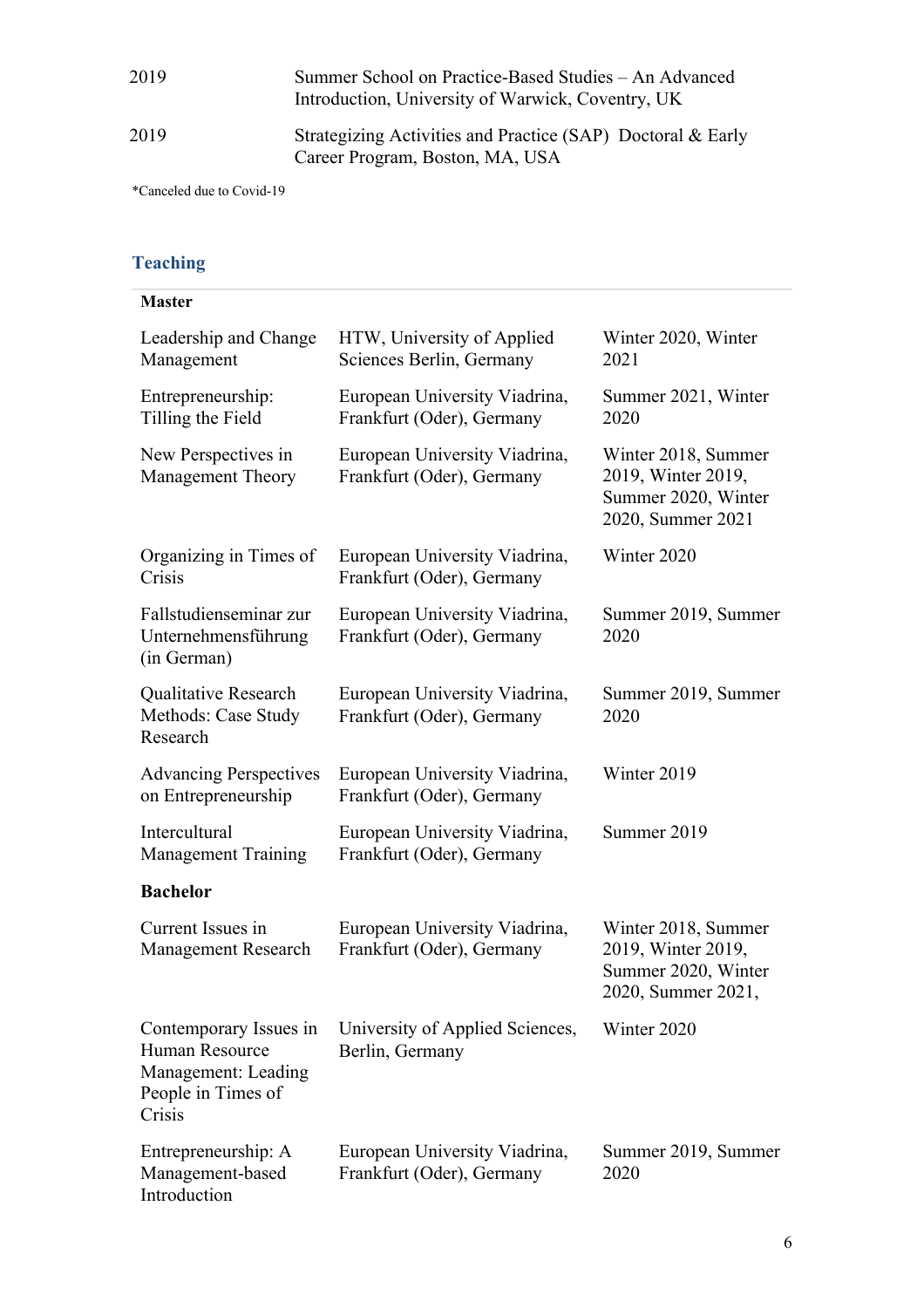Strategisches Management und Organisation (in German)

European University Viadrina, Frankfurt (Oder), Germany

Winter 2018 Winter 2019,

## **Committee Work**

#### **University Committees**

since 10/2021 Senate, European University Viadrina, Frankfurt (Oder)

## **Supervised Master Theses**

Bednarz, J. (2021). From Strategy to Strategizing and Now? European University Viadrina, Frankfurt (Oder), Germany.

Berger, J. (2020). Enterprise Social Media and Organizational Communication: A Boundary Work Perspective. European University Viadrina, Frankfurt (Oder), Germany.

Elhalafawy, H. (2021) The Influeence of Institutional Voids on the Internationalization of Small and Medium Enterprises. University of Appliedd Sciences Berlin, Germany.

Friedrich, O. (2020). Creativity within Organizations: The Influence of Extrinsic Motivation. European University Viadrina, Frankfurt (Oder), Germany.

Hassan, M. N. (2020). The Role of "Prototyping" in Creative Processes: A Communicative Perspective. European University Viadrina, Frankfurt (Oder), Germany.

Hoyme, F. (2020). The Role of Creativity in Negotiation Processes. European University Viadrina, Frankfurt (Oder), Germany.

Kluttig, F. (2020). The Communication of Creativity as Staged Performance. European University Viadrina, Frankfurt (Oder), Germany.

Lehrer, E. (2020). The material turn in SAP-Research: Opening the black box of multimodal communication. European University Viadrina, Frankfurt (Oder), Germany.

Murzik, J. (2020). Kommunikation, Kreativität und implizites Wissen: Eine kritische Analyse ausgewählter Lehrvideos der Online-Lernplattform "MasterClass". European University Viadrina, Frankfurt (Oder), Germany.

Pelikan, O. (2019). Managerial decision making: Burgelman's Intel Case from a heurstical perspective. European University Viadrina, Frankfurt (Oder), Germany.

Pittelli, D. (2020). Is Artifical Intelligence a Creative Existence in Its Own Right? European University Viadrina, Frankfurt (Oder), Germany.

Salman, T. (2020). Communication of Creativitiy through Gestures. European University Viadrina, Frankfurt (Oder), Germany.

#### **Supervised Bachelor Theses**

Alikhanov, Y. (2019). Paradoxical Tensions in Effectuation. European University Viadrina, Frankfurt (Oder), Germany.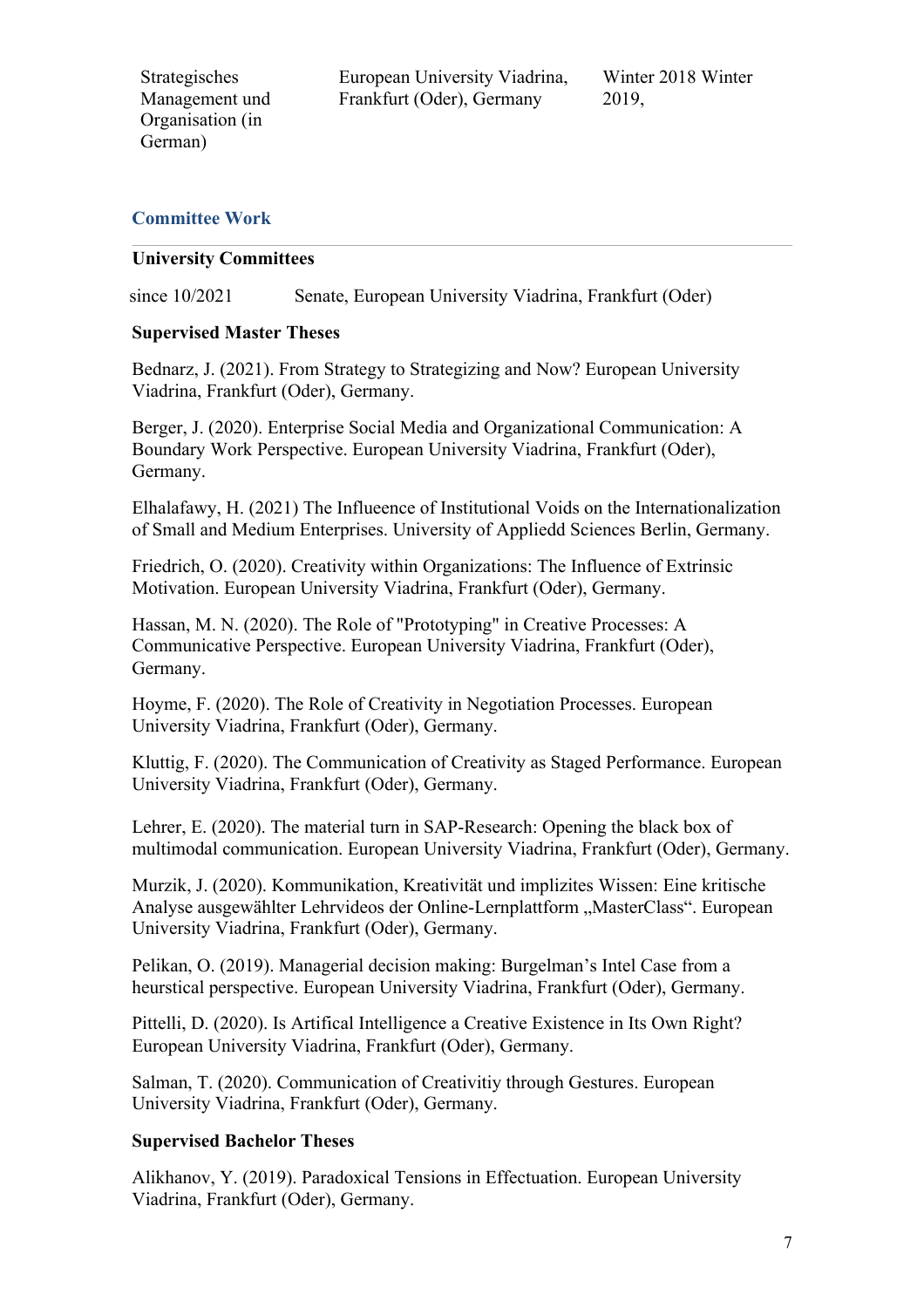Avramidis, P. (2021). Imagination and disruptive truth-telling. European University Viadrina, Frankfurt (Oder), Germany.

Baker, N. (2019). Organizational Routines and Creativity in Startup Accelerators. European University Viadrina, Frankfurt (Oder), Germany.

Barth, F. A. (2019). New Forms of Organizing and their Impact on Individual Identity. European University Viadrina, Frankfurt (Oder), Germany.

Diebold, A. (2019). Effectuation and social identity – the influence of feedback on the founder's social identity. European University Viadrina, Frankfurt (Oder), Germany.

el Khanji, A. (2019). Formen der Entrepreneurship-Kreativität: Zwischen Causation und Effectuation. European University Viadrina, Frankfurt (Oder), Germany.

Harmsen, N.-J. (2019). Strategic Change and the Problem of (Re-)Integration of Separated Innovation Units. European University Viadrina, Frankfurt (Oder), Germany.

Hiller, T. (2020). The misalignment of organizational identity and corporate identity. European University Viadrina, Frankfurt (Oder), Germany.

Kazlouskaya, K. (2019). Stick to your idea!? The relationship between entrepreneurial identity and effectuation. European University Viadrina, Frankfurt (Oder), Germany.

Korinyak, Y. (2019). Organisationale Identität und Organisationskultur – ein Vergleich. European University Viadrina, Frankfurt (Oder), Germany.

Lindmeyer, P. (2019). Einfluss des Ecosystems auf die ethisch und finanzielle Verantwortung eines Entrepreneurs. European University Viadrina, Frankfurt (Oder), Germany.

Luther, C. (2020). Knowledge Spillovers durch Startups. European University Viadrina, Frankfurt (Oder), Germany.

Mahmud, M. S. (2021). Performativity & Sensemaking: Describing or Constructing Reality? European University Viadrina, Frankfurt (Oder), Germany.

Maier, A. (2021). Transcparency in the so-called "post-truth era". European University Viadrina, Frankfurt (Oder), Germany. *(4th place of the Wirtschaftsjunioren-Preis).*

Mattulat, M. (2020). Organizing for fluidity: Is Scrum a useful method for improvisation? European University Viadrina, Frankfurt (Oder), Germany.

Mojdeh, D. (2021). The Misalignment of Reputation and Crisis Management. European University Viadrina, Frankfurt (Oder), Germany.

Nguyen, M.T.T. (2020). Organisationale Grenzarbeit und Dynamisierung von Grenzen. European University Viadrina, Frankfurt (Oder), Germany.

Plettner, L. (2021). Impression Management in Times of Crisis – How to guide behavior and persuade. European University Viadrina, Frankfurt (Oder), Germany.

Rutkowski, M. (2019). Welche Rolle spielt Glück im Effectuation-Prozess? European University Viadrina, Frankfurt (Oder), Germany.

Rütenik, M. (2020). Die Kommunikation von Gerichtsurteilen. European University Viadrina, Frankfurt (Oder), Germany.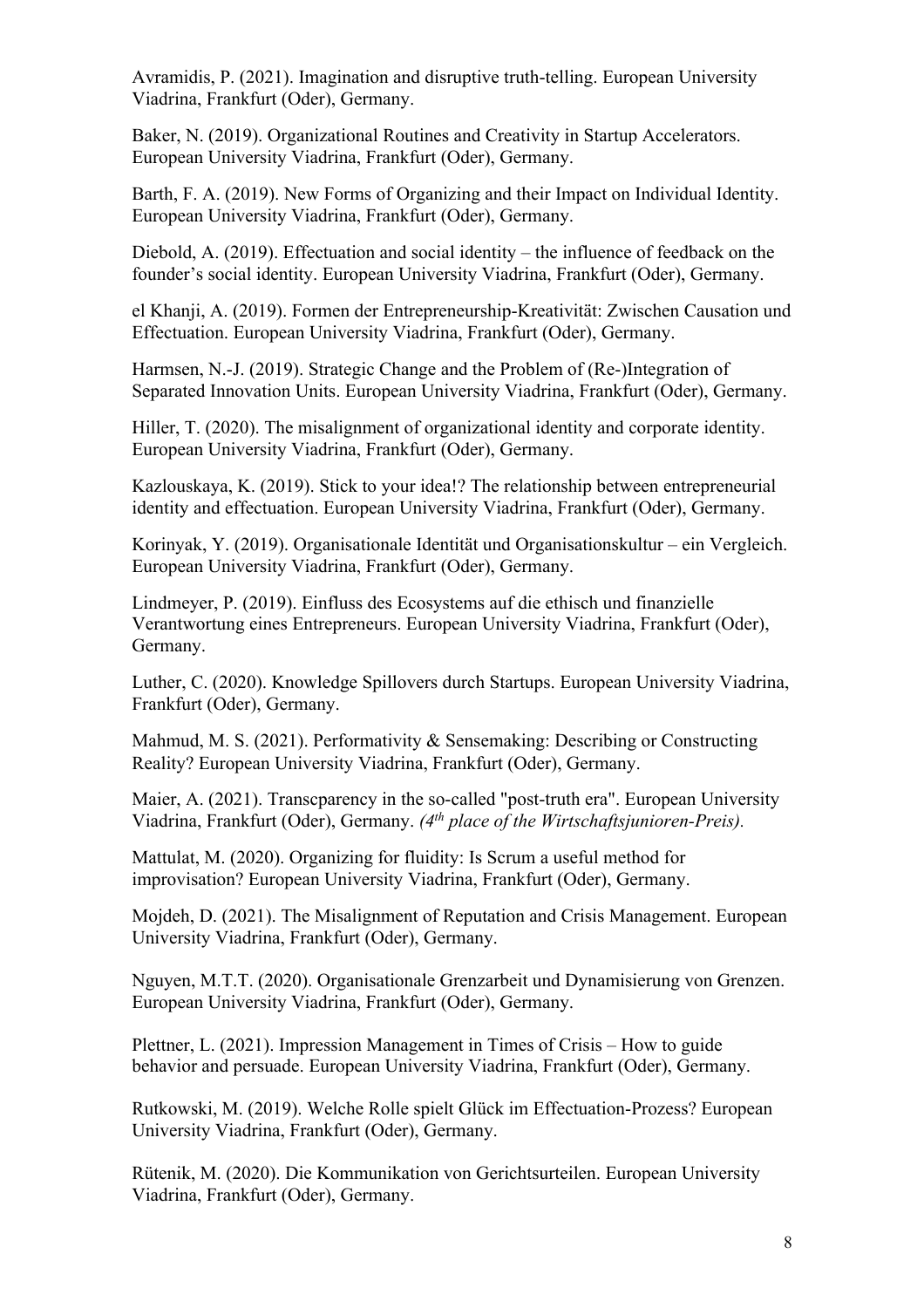Kunicki, K. (2019). The Role of Middle Managers in Shaping Strategy. European University Viadrina, Frankfurt (Oder), Germany.

Scherer, A. (2019). Materiality in Organizational Communication - Clear message or ambiguous?. European University Viadrina, Frankfurt (Oder), Germany.

Schneider, F. (2020). The Staging of Creativity beyond Creative Industries. European University Viadrina, Frankfurt (Oder), Germany.

Schreiter, V. (2021). Identität und Resilienz: Organisationale Identität in Zeiten von Krisen. European University Viadrina, Frankfurt (Oder), Germany.

Schulze, M. (2019). Effectuation and Storytelling: Entrepreneurial stories and the attribution of power. European University Viadrina, Frankfurt (Oder), Germany.

Spikermann, A. (2019). Das Phänomen "Blockchain" – eine kritische Analyse aus organisationstheoretischer Sicht. European University Viadrina, Frankfurt (Oder), Germany.

Steinert, D. (2020). Fachkräftemangel als Identitätskonflikt? European University Viadrina, Frankfurt (Oder), Germany.

Thu Thuy Nguyen, M. (2020). Organisationale Grenzarbeit und Dynamisierung von Grenzen. European University Viadrina, Frankfurt (Oder), Germany.

Tran Thi, T. D. (2020). The Role of Creativity in Job Crafting. European University Viadrina, Frankfurt (Oder), Germany.

Vo, T.-H. (2021). The Role of Time in Organizational Responses to Crises. European University Viadrina, Frankfurt (Oder), Germany.

Volbracht, J. (2020). The Role of Boundary Work in Hybrid Organizing. European University Viadrina, Frankfurt (Oder), Germany.

Vu, H.D. (2020). Diskursive Legitimierung und Delegitimierung: Eine prozessuale Perspektive auf die Konstitution von Unternehmenskrisen. European University Viadrina, Frankfurt (Oder), Germany.

| since 2020   | Strategic Management Society (SMS), Interest Groups: Strategy<br><b>Practice and Strategy Process</b>                                                                                   |
|--------------|-----------------------------------------------------------------------------------------------------------------------------------------------------------------------------------------|
| since $2019$ | German Academic Association for Business Research (VHB),<br>Section Organization (WK ORG)                                                                                               |
| since 2018   | Academy of Management (AOM), Divisions & Interest Groups:<br>Organization and Management Theory (OMT), Strategic<br>Management (STR) and Strategizing Activities and Practices<br>(SAP) |
| since $2018$ | European Group of Organizational Studies (EGOS)                                                                                                                                         |

## **Academic Memberships**